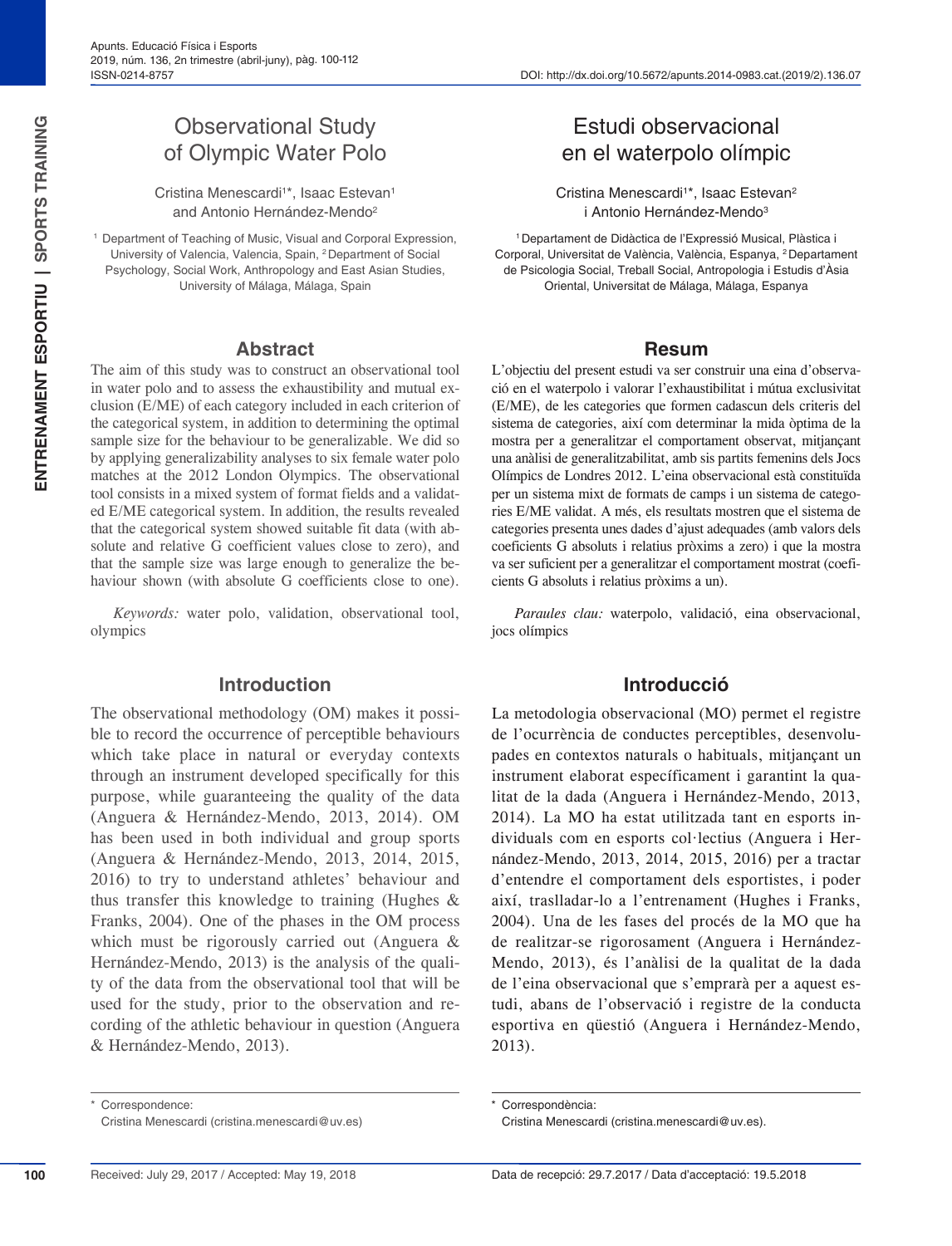The quality analysis not only includes qualitative and quantitative procedures depending on the primary parameters used (frequency, order or duration) (Anguera & Hernández Mendo, 2013) but can also include the use of Generalisability Theory (GT) (Blanco-Villaseñor, Castellano, & Hernández-Mendo, 2000; Blanco-Villaseñor, Castellano, Hernández-Mendo, Sánchez-López, & Usabiaga, 2014). This theory uses the procedures of analysis of variance and experimental designs (Martínez-Arias, 1995), assuming that any measure has infinite sources of variation (called facets) (Cronbach, Gleser, Nanda, & Rajaratnam, 1972). Thus, GT seeks to estimate the components of variance of the different facets that comprise the observational tool, which may be causing errors in the measurement of behaviour, in order to subsequently implement strategies that lower the influence of these sources of error on the measurement (optimisation of the measurement design) (Blanco-Villaseñor et al., 2000, 2014). In order to carry out a generalisability study, the following are needed: (1) to define the facets of the study; (2) to analyse the variance of the scores obtained on the facets of the study; (3) to calculate the components of error; and (4) to optimise the generalisability coefficients (Blanco et al., 2014; Hernández-Mendo, Blanco-Villaseñor, Pastrana, Morales-Sánchez, & Ramos-Pérez, 2016).

The current literature on water polo primarily revolves around analysing the effectiveness of plays in order to ascertain the play situations in which the most goals are scored or the right strategies for improving performance. To accomplish this, the throws made by the players in different micro-situations (numerical equality, numerical superiority, transitions, counterattacks and penalties) have been analysed (Argudo, Alonso, García, & Ruiz, 2007; Lupo, Condello, Capranica, & Tessitore, 2014), as well as according to a variety of variables (the quarter in the match, the kind of throw, the result of the throw, the player who throws, the tactical system used) (Argudo et al., 2007; García, Argudo, & Alonso, 2012) which may explain the success or failure of the teams in competition (Argudo et al., 2007; García et al., 2012; Lupo et al., 2014). A revision of the current literature shows that there is just one study that considers applying OM in water polo to analyse the interactions according to the player's role (Santos, Sarmento, Alves, & Campaniço, 2014). Nonetheless, the number of factors present during a water polo match which can affect it renders it essential to validate an observation system which allows coaches and researchers to have a user-friendly, valid

r includes qualitaties in Tradition de maintains in the Simon procedure and to the controllogically controllogically controllogically controllogically in Terminals. Moreover, the controllogical in the controllogical in the L'anàlisi de qualitat, a més d'incloure procediments qualitatius i quantitatius en funció dels paràmetres primaris emprats (freqüència, ordre o durada) (Anguera i Hernández Mendo, 2013), pot incloure la utilització de la Teoria de la Generalitzabilitat (TG) (Blanco-Villaseñor, Castellano i Hernández-Mendo, 2000; Blanco-Villaseñor, Castellano, Hernández-Mendo, Sánchez-López i Usabiaga, 2014). Aquesta teoria, utilitza els procediments de l'anàlisi de la variància i dels dissenys experimentals (Martínez-Arias, 1995), assumint que qualsevol mesura posseeix infinites fonts de variació (denominades facetes) (Cronbach, Gleser, Nanda i Rajaratnam, 1972). Així, la TG cerca l'estimació dels components de variància de les diverses facetes que componen l'eina observacional, les quals poden estar aportant error al mesurament conductual per a, posteriorment, implementar estratègies que redueixin la influència d'aquestes fonts d'error sobre la mesura (Optimització del Disseny de Mesura) (Blanco-Villaseñor et al., 2000, 2014). Per al desenvolupament d'un estudi de generalitzabilitat és necessari: (1) definir les facetes d'estudi; (2) analitzar la variància de les puntuacions obtingudes sobre les facetes d'estudi; (3) calcular els components d'error, i (4) optimitzar els coeficients de generalitzabilitat (Blanco et al., 2014; Hernández-Mendo, Blanco-Villaseñor, Pastrana, Morales-Sánchez i Ramos-Pérez, 2016).

La revisió de la literatura actual en waterpolo se centra, principalment, en l'anàlisi de l'efectivitat de les jugades per a conèixer la situació de joc on es produeixen més gols o les estratègies adequades per a aconseguir millorar el rendiment. Per a això, s'han analitzat els llançaments realitzats per jugadors o jugadores en diferents microsituacions de joc (igualtat numèrica, superioritat numèrica, transicions, contraatacs i penals) (Argudo, Alonso, García i Ruiz, 2007; Lupo, Condello, Capranica i Tessitore, 2014), així com en funció de diverses variables (el quart del partit, el tipus de llançament, el resultat d'aquest, el jugador que exerceix el rol de llançador, o el sistema tàctic emprat) (Argudo et al., 2007; García, Argudo i Alonso, 2012) que podrien explicar l'èxit o fracàs dels equips en competició (Argudo et al., 2007; García et al., 2012; Lupo et al., 2014). La revisió de la literatura actual suggereix que només hi ha un estudi que hagi contemplat l'aplicació de la MO en el waterpolo, per a l'anàlisi de les interaccions en funció del rol del jugador (Santos, Sarmento, Alves i Campaniço, 2014). Amb tot això, la quantitat de factors presents durant un partit de waterpolo i que poden afectar-lo, fa necessari que es validi un sistema d'observació que permeti a entrenadors i investigadors tenir una metodologia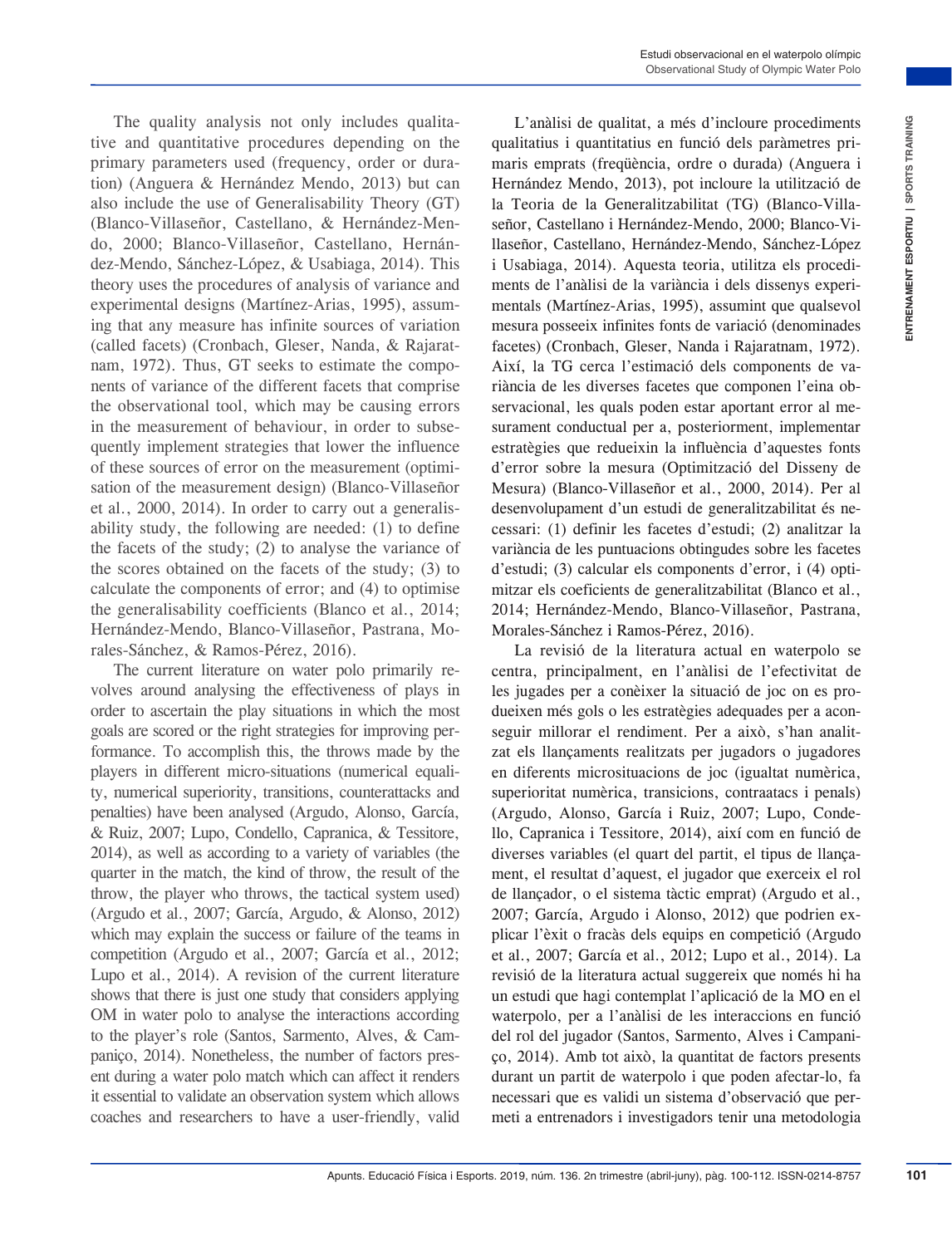For this reason, the objective of this study is to make a generalizability analysis which enables us to determine the precision, reliability and validity of the categorical system created to analyse water polo matches, determining the appropriateness of the categories and the fulfilment of the exhaustiveness and mutual exclusiveness (E/ME) criteria; this will allow future studies to achieve the proper quality and scholarly rigour. Likewise, this analysis will allow the behaviour of water polo players to be described, as well as the optimal sample size required to get numerical structures to be determined, in order to make it generalisable to other situations with similar sample characteristics.

This study used an observational design situated in quadrant IV, meaning that it is nomothetic, monitoring and multidimensional (Anguera, Blanco-Villaseñor, Hernández-Mendo, & Losada, 2011).

**Method**

### **Participants**

**Design**

Six matches of all of those played in the 2012 London Olympics, chosen by convenience, were analysed: Russia vs. Great Britain (qualifying), Australia vs. Italy (qualifying), Australia vs. Russia (qualifying), Spain vs. Hungary (semi-final), Australia vs. Hungary (third place) and Spain vs. United States (final).

### **Materials and Coding Instrument**

The observational record was made using a mixed system of field formats and a categorical system. The process of constructing the observational tool started with *ad libitum* sampling with the goal of collecting information for making the *ad hoc* tool called the Water Polo Observational Tool (WOT). To define the categories, in addition to bearing in mind previous studies (Argudo et al., 2007; García et al., 2012; Lupo et al., 2014), meetings were held with two experts in sport and science. Finally, the observational tool was made up of 9 criteria and a total of 48 categories (Table 1), with the minimum unit of observation being the attack-defence interaction when a throw is made.

fàcil i vàlida per a la seva anàlisi amb vista a la millora de l'entrenament i rendiment dels equips.

Per això, l'objectiu d'aquesta recerca és realitzar una anàlisi de generalitzabilitat que permeti determinar la precisió, fiabilitat i validesa del sistema de categories creat per a l'anàlisi dels partits de waterpolo, determinant l'adequació de les categories i el compliment de criteris d'exhaustivitat i mútua exclusivitat (E/ME) d'aquestes; la qual cosa dotarà futurs estudis de l'adequada qualitat i rigor científic. De la mateixa manera, aquesta anàlisi permetria descriure el comportament dels i les waterpolistes, així com valorar la mida òptima de la mostra que es requereix per a obtenir estructures numèriques generalitzables a altres situacions amb característiques mostrals similars.

## **Metodologia**

#### **Disseny**

En el present treball s'ha utilitzat un disseny observacional situat en el quadrant IV, sent de caràcter nomotètic, seguiment i multidimensional (Anguera, Blanco-Villaseñor, Hernández-Mendo i Losada, 2011).

### **Participants**

Es van analitzar sis partits, seleccionats per conveniència, dels disputats en els Jocs Olímpics de Londres 2012: Rússia vs. Gran Bretanya (classificació), Austràlia vs. Itàlia (classificació), Austràlia vs. Rússia (classificació), Espanya vs. Hongria (semifinal), Austràlia vs. Hongria (tercer classificat) i Espanya vs. Estats Units (final).

## **Materials i instrument de codificació**

El registre observacional s'ha realitzat utilitzant, un sistema mixt de formats de camp i sistema de categories. El procés de construcció de l'eina observacional es va iniciar amb un mostreig *ad libitum*, amb l'objectiu de recollir informació per a elaborar l'eina *ad hoc*, denominada Waterpolo Observational Tool (WOT). Per a la definició de les categories, a més de tenir en compte treballs previs (Argudoet al., 2007; García et al., 2012; Lupo et al., 2014), es van mantenir diverses reunions amb dos experts en l'esport i àmbit científic. Finalment, l'eina observacional va estar constituïda per 9 criteris i un total de 48 categories (taula 1), considerant la unitat mínima d'observació la interacció atac-defensa quan es realitza un llançament.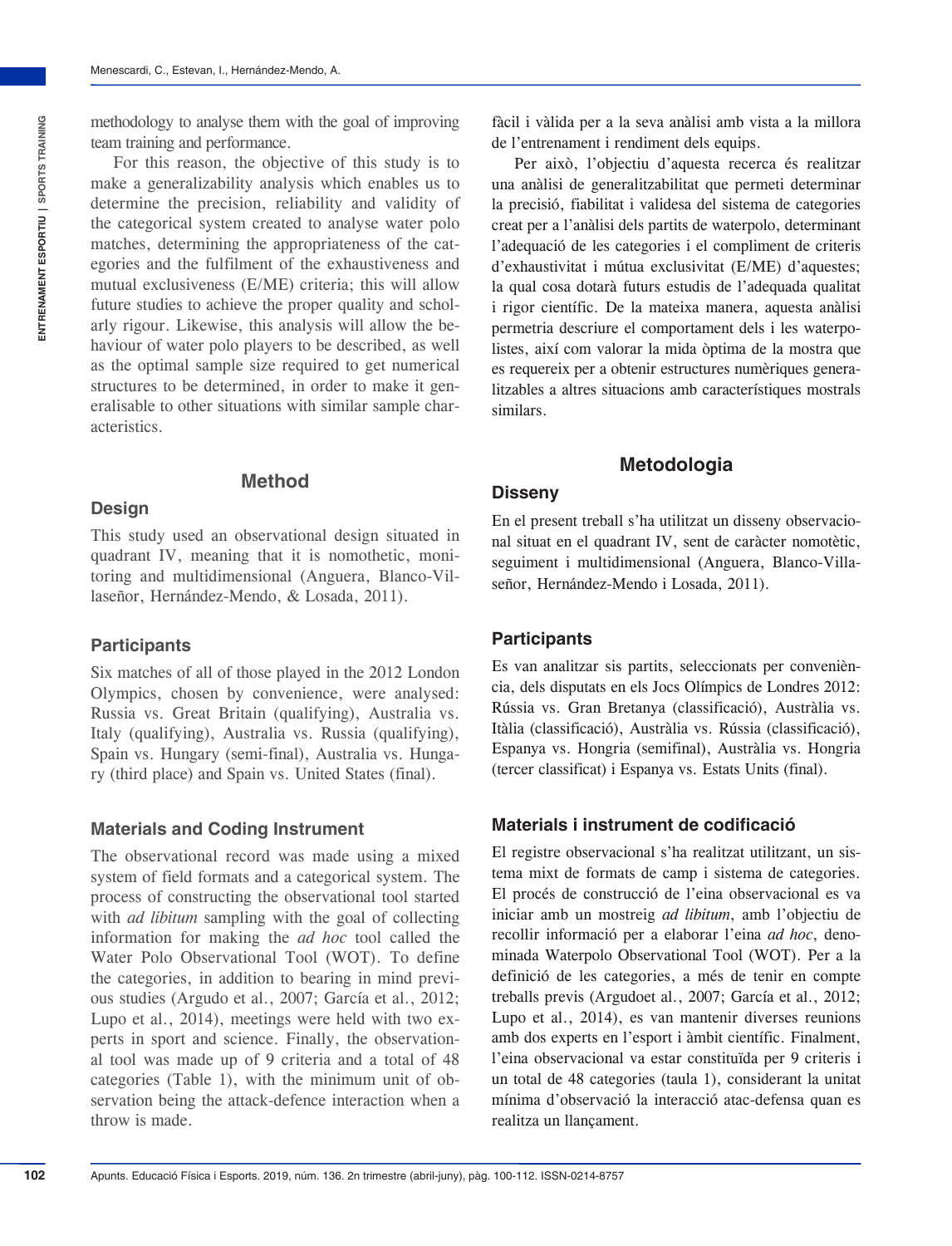| Table 1                                                         | System of criteria and categories                    | Taula 1<br>Sistema de criteris i categories                                                                                                                                                                                                                                                                                                                                                                                                                                                                                                                                   |                                                                                                                                                                                                                                                                                                                                                                                                                                                                                                                                                                                                                                     |  |  |  |
|-----------------------------------------------------------------|------------------------------------------------------|-------------------------------------------------------------------------------------------------------------------------------------------------------------------------------------------------------------------------------------------------------------------------------------------------------------------------------------------------------------------------------------------------------------------------------------------------------------------------------------------------------------------------------------------------------------------------------|-------------------------------------------------------------------------------------------------------------------------------------------------------------------------------------------------------------------------------------------------------------------------------------------------------------------------------------------------------------------------------------------------------------------------------------------------------------------------------------------------------------------------------------------------------------------------------------------------------------------------------------|--|--|--|
| Criterion<br>Criteri                                            | Category<br>Categoria                                | Categorical core                                                                                                                                                                                                                                                                                                                                                                                                                                                                                                                                                              | Nucli categorial                                                                                                                                                                                                                                                                                                                                                                                                                                                                                                                                                                                                                    |  |  |  |
| Play<br>micro-<br>situation<br>Micrositua-                      | Numerical<br>equality<br>Igualtat<br>numèrica        | Situations of numerical equality (even situations)<br>are characterised by an equal number of offensive<br>and defensive players                                                                                                                                                                                                                                                                                                                                                                                                                                              | Les situacions d'igualtat numèrica (even situations)<br>es caracteritzen per un nombre igual de jugadors/<br>dores ofensius i defensius                                                                                                                                                                                                                                                                                                                                                                                                                                                                                             |  |  |  |
| ció de joc                                                      | Numerical<br>superiority<br>Superioritat<br>numèrica | Situations of numerical superiority (power-play or<br>man-up situations) are those caused by the expul-<br>sion of a player for 20 seconds                                                                                                                                                                                                                                                                                                                                                                                                                                    | Les situacions de superioritat numèrica (power-play<br>o man-up situations) són les causades per l'expulsió<br>d'un jugador/a durant 20 segons                                                                                                                                                                                                                                                                                                                                                                                                                                                                                      |  |  |  |
|                                                                 | Transition<br>Transició                              | Transitions start when a team gets back the ball and<br>goes near the other team's goal to start an attack;<br>a throw in these situations is characterised by an<br>offensive player playing far from the defence zone<br>and the other offensive players                                                                                                                                                                                                                                                                                                                    | La transició es dona des del moment en què un<br>equip recupera la pilota i s'aproxima cap a por-<br>teria contrària per a iniciar l'atac; un llançament<br>en aquesta situació es caracteritza perquè un<br>jugador/a ofensiu/va està jugant lluny de la zona<br>de defensa i de la resta de jugadors/dores ofen-<br>sius/ves                                                                                                                                                                                                                                                                                                      |  |  |  |
|                                                                 | Contraatac                                           | Counterattack Quick transition, strategically occupying the free<br>spaces to create numerical superiority                                                                                                                                                                                                                                                                                                                                                                                                                                                                    | Ràpida transició, ocupant estratègicament els es-<br>pais lliures per a crear una superioritat numèrica                                                                                                                                                                                                                                                                                                                                                                                                                                                                                                                             |  |  |  |
|                                                                 | Penalty<br>Penal                                     | Play situation characterised by the presence of<br>a thrower in the penalty zone (5 m) in front of<br>the other team's goal, with the goalie under the<br>goal and without any defence that could block the<br>throw                                                                                                                                                                                                                                                                                                                                                          | Situació de joc caracteritzada per la presència d'un<br>llançador/a en la zona de penal (5 m) davant de<br>la porteria contrària, estant el porter/a situat sota<br>porteria i sense cap defensa que pugui bloquejar<br>el llançament                                                                                                                                                                                                                                                                                                                                                                                               |  |  |  |
| Offensive<br>tactical<br>system<br>Sistema<br>tàctic<br>ofensiu | 3:3                                                  | In a 3:3 offensive tactical system with numerical<br>equality, there are 3 players at the 2-metre line<br>(right and left wings and centre) and 3 players at<br>the 5-metre line (right and left flats and point). In<br>situations of numerical inequality, the players may<br>be facing one part of the field of play to help pla-<br>yers from the other part of the field enter or move;<br>this can also vary into a semicircle or it can be on<br>the right or left side of the field of play according<br>to the position occupied by the best throwers on<br>the team | En un sistema tàctic ofensiu 3:3 en igualtat<br>numèrica, hi ha 3 jugadors/dores situats en la<br>línia de 2 m (extrems dret i esquerre i boia) i 3<br>jugadors/dores en la línia de 5 m (laterals dret<br>i esquerre i central). En les situacions de des-<br>igualtat numèrica els jugadors/dores poden es-<br>tar orientats cap a una part del camp, per a fa-<br>cilitar l'entrada o desplaçament dels jugadors/<br>dores en l'altra part del camp; podent al seu<br>torn, variar al semicercle, o realitzar-se cap a<br>la zona dreta o esquerra del camp en funció<br>de la posició ocupada pels millors llançadors/<br>dores |  |  |  |
|                                                                 | 4:2                                                  | In situations of both numerical equality and supe-<br>riority, in a 4:2 system there are 4 players located<br>at the 2-metre line (wings, centre and point) and 2<br>players across from the 5-metre posts                                                                                                                                                                                                                                                                                                                                                                    | Tant en igualtat com en superioritat numèrica, en<br>un sistema 4:2, hi ha 4 jugadors/dores situats<br>en la línia de 2 m (extrems, boia i doble boia) i<br>2 jugadors/dores estan col·locats al davant dels<br>pals a 5 m                                                                                                                                                                                                                                                                                                                                                                                                          |  |  |  |
|                                                                 | Other<br>Altre                                       | Any other offensive tactical system which does not<br>fit the explanations above; especially for transitional<br>and counterattack situations where there is no defi-<br>ned tactical system                                                                                                                                                                                                                                                                                                                                                                                  | Un altre sistema tàctic ofensiu que no s'ajusti a les<br>explicacions anteriors; sobretot per a situacions de<br>transició i contraatac on no hi ha un sistema tàctic<br>definit                                                                                                                                                                                                                                                                                                                                                                                                                                                    |  |  |  |
| Defensive<br>tactical<br>system<br>Sistema                      | Pressing<br>Pressionant                              | The pressing defence is characterised by being the<br>most aggressive kind in which the players are face-<br>to-face with their individual opponent, trying to steal<br>the ball from them                                                                                                                                                                                                                                                                                                                                                                                    | La defensa pressionadora (pressing) es caracterit-<br>za per ser la més agressiva on els jugadors/dores<br>estan en una situació de cara a cara amb el seu<br>oponent individual, intentant robar-los la pilota                                                                                                                                                                                                                                                                                                                                                                                                                     |  |  |  |
| tàctiu<br>defensiu                                              | Zone 1-2<br>Zona 1-2                                 | This defence is characterised by double defensive<br>tagging (on the right side of the field of play) against<br>the centre                                                                                                                                                                                                                                                                                                                                                                                                                                                   | Aquesta defensa es caracteritza per un doble mar-<br>catge (en la zona dreta del camp) defensiu sobre el<br>jugador boia                                                                                                                                                                                                                                                                                                                                                                                                                                                                                                            |  |  |  |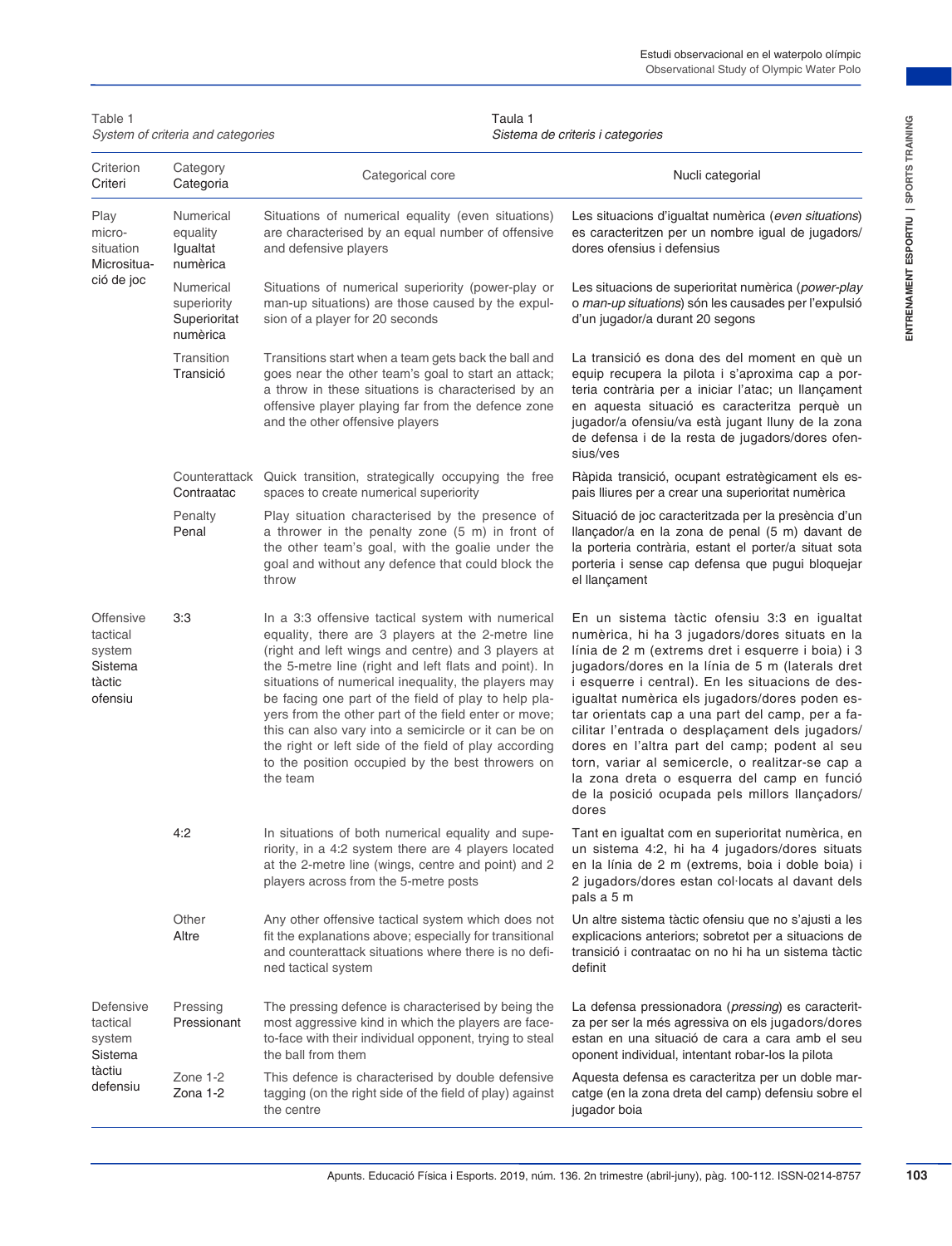| Table 1<br>(Continuation)                                        |                             | Taula 1<br>(Continuació)                                                                                                                                                                                                                                                                                                    |                                                                                                                                                                                                                                                                                                                               |
|------------------------------------------------------------------|-----------------------------|-----------------------------------------------------------------------------------------------------------------------------------------------------------------------------------------------------------------------------------------------------------------------------------------------------------------------------|-------------------------------------------------------------------------------------------------------------------------------------------------------------------------------------------------------------------------------------------------------------------------------------------------------------------------------|
| Criterion<br>Criteri                                             | Category<br>Categoria       | Categorical core                                                                                                                                                                                                                                                                                                            | Nucli categorial                                                                                                                                                                                                                                                                                                              |
| Defensive<br>tactical<br>system<br>Sistema<br>tàctiu<br>defensiu | Zone 2-3-4<br>Zona 2-3-4    | This defence is characterised by double defensive<br>tagging against the centre of the defending players<br>in positions 2, 3 and 4. Depending on the zone in<br>the field of play where the ball is, the defender doing<br>this double-tagging can change (the one opposite to<br>the zone where the ball is being played) | Defensa caracteritzada per un doble marcatge<br>sobre el jugador boia dels jugadors/dores defen-<br>sores de les posicions 2, 3 i 4. En funció de la<br>zona del camp on es trobi la pilota serà un de-<br>fensor o un altre el que realitzarà aquest doble<br>marcatge (l'oposat a la zona on s'estigui jugant<br>la pilota) |
|                                                                  | Zone 4-5<br>Zona 4-5        | This defence is characterised by double defensive<br>tagging (on the left side of the field of play) against<br>the centre                                                                                                                                                                                                  | Defensa caracteritzada per un doble marcatge<br>(en la zona esquerra del camp) defensiu sobre el<br>jugador/a boja                                                                                                                                                                                                            |
|                                                                  | M                           | This defence is characterised by double defensive<br>tagging, in this case by the centre on the defending<br>team (who has to be defending the point of the<br>attacking team in the case of individual defence)                                                                                                            | Defensa caracteritzada per un doble marcatge, rea-<br>litzat en aquest cas pel jugador/a boia de l'equip<br>defensor (que hauria d'estar realitzant una defensa<br>sobre el central de l'equip atacant en cas d'una de-<br>fensa individual)                                                                                  |
|                                                                  | Clustered<br>Agrupats       | In cluster defence, the players are across from the<br>goalie raising their arms, usually arranged in lines<br>following a 3:2 system. This defence is common in<br>situations of numerical inferiority                                                                                                                     | En la defensa agrupada (cluster), els jugadors/<br>dores se situen davant de la porteria contrària ai-<br>xecant el braç, normalment organitzats per línies<br>d'acord amb un sistema 3:2. Defensa pròpia de les<br>situacions d'inferioritat numèrica                                                                        |
|                                                                  | Anticipating<br>Anticipació | In this defence, the defenders are among the<br>throwing players (5-metre line) in a dynamic situa-<br>tion trying to steal the ball                                                                                                                                                                                        | En aquesta defensa (anticipating), els defensors se<br>situen entre els jugadors/dores llançadors (línia de<br>5 m), en una situació dinàmica per a intentar robar<br>la pilota                                                                                                                                               |
|                                                                  | Other<br>Altre              | Grouping not included in the previous ones, usually<br>used for transitional and counterattack situations                                                                                                                                                                                                                   | Agrupació no contemplada en els anteriors, nor-<br>malment utilitzada per a situacions de transició i<br>contraatac                                                                                                                                                                                                           |
| Goalie<br>position                                               | Centre<br>Central           | Position of the goalie in the centre of the goal                                                                                                                                                                                                                                                                            | Posició del porter/a en el centre de porteria                                                                                                                                                                                                                                                                                 |
| Posició<br>del porter                                            | Left<br>Esquerra            | Position of the goalie towards the left side of the<br>field of play (with the goalie facing the players with<br>roles 4 and 5 on the attacking team)                                                                                                                                                                       | Posició del porter/a a la zona esquerra del camp<br>(estant el porter/a orientat/da als jugadors/dores<br>amb rols 4 i 5 de l'equip en atac)                                                                                                                                                                                  |
|                                                                  | Right<br>Dret               | Position of the goalie towards the right side of the<br>field of play (with the goalie facing the players with<br>roles 1 and 2 on the attacking team)                                                                                                                                                                      | Posició del porter/a a la zona dreta del camp (estant<br>el porter/a orientat/da cap als jugadors/dores amb<br>rols 1 i 2 de l'equip en atac)                                                                                                                                                                                 |
| Action prior<br>to the throw<br>Acció<br>prèvia al<br>llançament | Pass<br>Passada             | Passing occurs when the player who has the ball<br>is facing a pressing defence or does not find a gap<br>between the goal and the goalie on the other team<br>where they can throw the ball, so they are forced<br>to pass it                                                                                              | El rol de passador/a és aquell en què el jugador/a<br>que té la pilota es troba davant una defensa pres-<br>sionadora o no troba buit entre la porteria i el<br>porter/a contrari on llançar la pilota, estant obligat/<br>ada a passar la pilota                                                                             |
|                                                                  | Foul<br>Falta               | An ordinary foul punished with a free throw (from<br>outside 5 m) usually caused by interfering with or<br>supporting oneself on a member of the other team<br>or hindering their freedom of movement. It is deter-<br>mined by the referee's signal                                                                        | La falta ordinària castigada amb un tir lliure (des de<br>fora de 5 m) normalment causada per destorbar o<br>recolzar-se en un contrari o impedir la seva llibertat<br>determinada pel senyal de l'àrbitre                                                                                                                    |
|                                                                  | Entry<br>Entrada            | The player makes a move to get into a favourable<br>position to receive the ball (and after trying to throw)<br>or to break the defensive system and create the op-<br>portunity for another player to throw                                                                                                                | El jugador/a realitza un desplaçament per a acon-<br>seguir una posició favorable on recepcionar la pi-<br>lota (i després tractar de llançar) o per a trencar el<br>sistema defensiu i crear l'oportunitat que un altre<br>jugador llanci                                                                                    |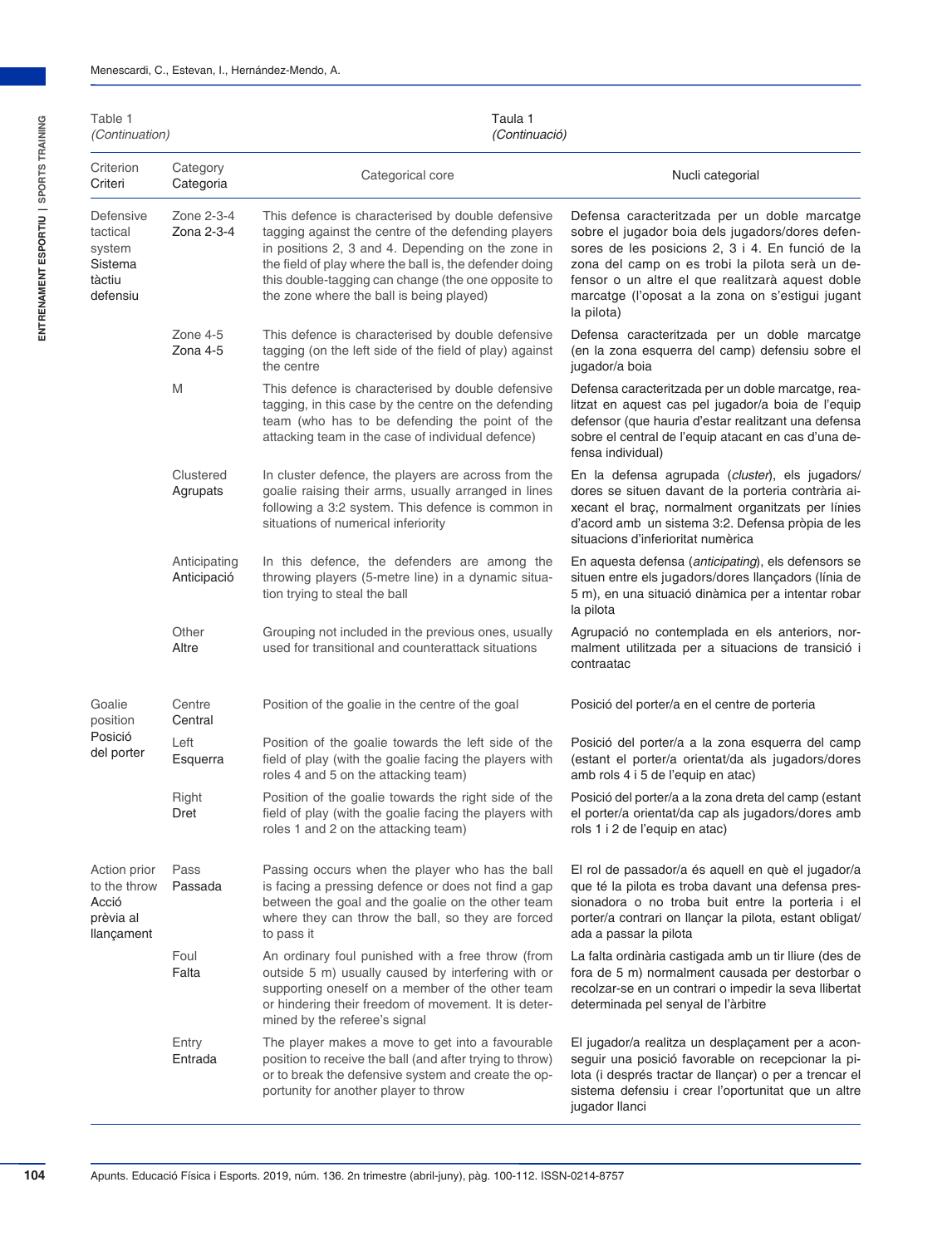| Criterion<br>Criteri                                             | Category<br>Categoria         | Categorical core                                                                                                                                                                                                                                                                                                                                               | Nucli categorial                                                                                                                                                                                                                                                                                                                                                                            |
|------------------------------------------------------------------|-------------------------------|----------------------------------------------------------------------------------------------------------------------------------------------------------------------------------------------------------------------------------------------------------------------------------------------------------------------------------------------------------------|---------------------------------------------------------------------------------------------------------------------------------------------------------------------------------------------------------------------------------------------------------------------------------------------------------------------------------------------------------------------------------------------|
| Action prior<br>to the throw<br>Acció<br>prèvia al<br>llançament | Throw<br>Llançament           | Given that the role of thrower exists, it is possible<br>for the player to throw the ball towards the goal and<br>it bounces off the posts on the other side's goal,<br>leading to a ball bounce situation; the team then has<br>another 30 seconds of possession to try another<br>play and successfully score a goal                                         | Atès que existeix el rol de llançador, és possible<br>que el jugador/a llanci la pilota cap a porteria i<br>aquest rebot en els pals de la porteria contrària,<br>donant-se una situació de rebot de la pilota, tor-<br>nant a tenir 30 s de possessió per a realitzar nova-<br>ment una altra jugada i aconseguir una finalització<br>reeixida                                             |
| Kind of<br>throw<br>Tipus de<br>llançament                       | Tense<br>Tens                 | Powerful direct throw from the armed position, exe-<br>cuting the action by moving the arm from back to<br>front, releasing the ball after flexing the wrist with<br>the elbow extended in front, parallel to the surface<br>of the water. The throw is usually in a straight line,<br>parallel to the surface of the water.                                   | Llançament directe potent realitzat des de la<br>posició d'armat i executant l'acció mitjançant<br>la translació del braç de darrere cap endavant,<br>deixant sortir la pilota després de la flexió de ca-<br>nell, amb el colze estès anteriorment i paral·lel<br>a la superfície de l'aigua. Normalment el llança-<br>ment té una trajectòria recta i paral·lela a la là-<br>mina d'aigua |
|                                                                  | Bounce throw<br>Amb bot       | Powerful spike towards the surface of the water with<br>the goal of getting the ball to bounce on it and shift<br>its course, which can cause some confusion in the<br>goalie on the other team                                                                                                                                                                | Llançament potent en picat cap a la làmina d'aigua<br>amb l'objectiu que la pilota boti sobre la superfí-<br>cie de l'aigua i canviï la seva trajectòria, podent<br>causar confusió en el porter o la portera de l'equip<br>contrari                                                                                                                                                        |
|                                                                  | <b>Backwards</b><br>Del revés | Throw common from the centre with their back fa-<br>cing the goal, which starts from holding it from abo-<br>ve or with the forearm and throwing it towards the<br>goal with rapid pronation                                                                                                                                                                   | Llançament característic del jugador/a boia,<br>d'esquena a porteria, que parteix d'un agafador<br>superior o d'avantbraç i amb una pronació ràpida<br>de la mà l'adreça cap a la porteria                                                                                                                                                                                                  |
|                                                                  | Overhand<br>Cullera           | Throw common from the centre in which they don't<br>catch the ball, and control of it comes from holding it<br>from the bottom and projecting it in a circular move-<br>ment from the water to the other team's goal                                                                                                                                           | Llançament característic del jugador/a boia on no<br>agafa la pilota, el seu control es realitza mitjançant<br>un agafador inferior i es projecta, amb un movi-<br>ment circular, des de l'aigua fins a la porteria con-<br>trària                                                                                                                                                          |
|                                                                  | Arc<br>Vaselina               | Throw characterised by not being very power-<br>ful, which creates a parabola that goes above the<br>heads of the defensive players, making it impossi-<br>ble for them to block it, and it usually is aimed at<br>the upper, less accessible part of the goal since it<br>comes at a better angle to score a goal with another<br>kind of throw (i.e., tense) | Llançament que es caracteritza per ser poc potent,<br>el qual crea una paràbola que passa per sobre dels<br>jugadors/dores defensores, impossibilitant el blo-<br>queig d'aquest i que normalment es dirigeix a les<br>zones més altes de la porteria, i menys accessibles,<br>per tenir millor angle per a marcar gol, amb un altre<br>tipus de llançament (tibant)                        |
|                                                                  | Other<br>Altre                | Throws not included in the previous categories<br>(e.g., Bozsi, Swedish, tap, etc.)                                                                                                                                                                                                                                                                            | Llançaments no contemplats en les categories an-<br>teriors (bozsi, suec, palmellades, etc.)                                                                                                                                                                                                                                                                                                |
| Role of<br>the player<br>Rol<br>jugador/a                        | P1                            | Right wing. Player at the 2-metre line on the right<br>side of the field of play and bit further (approxima-<br>tely 1 metre towards the bench) from the first post of<br>the other team's goal                                                                                                                                                                | Extrem dret. Jugador/a situat en la línia de 2 m en la<br>zona dreta del camp i una mica més allunyat (apro-<br>ximadament 1 m cap a la banqueta) del primer pal<br>de la porteria contrària                                                                                                                                                                                                |
|                                                                  | P <sub>2</sub>                | Right flat. Player at the 5-metre line on the right side<br>of the field of just across from the first post of the<br>other team's goal (the first post meaning the one<br>closest to the bench)                                                                                                                                                               | Lateral dret. Jugador/a situat en la línia de 5 m en<br>la zona dreta del camp just al davant del primer pal<br>de la porteria contrària (entenent el primer pal com<br>el més pròxim a la banqueta)                                                                                                                                                                                        |
|                                                                  | P <sub>3</sub>                | Point, defence of the centre. Player located appro-<br>ximately 6 metres away and centred with regard to<br>the other team's goal                                                                                                                                                                                                                              | Central, defensa del boia. Jugador/a que es col·loca<br>aproximadament a 6 m i centrat/da respecte a la<br>porteria contrària                                                                                                                                                                                                                                                               |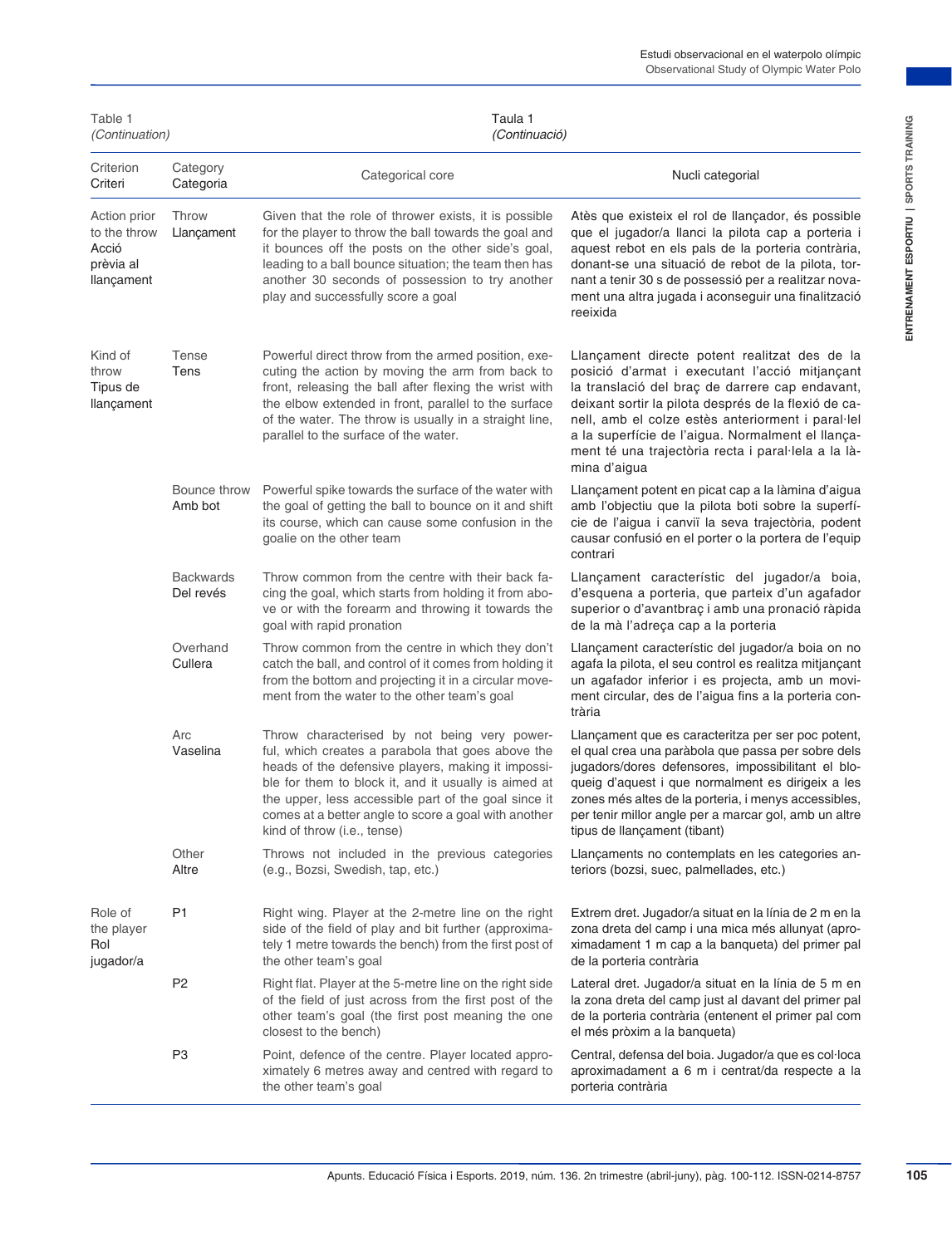| Table 1<br><i>(Continuation)</i>         |                                  | Taula 1<br>(Continuació)                                                                                                                                                                             |                                                                                                                                                                                                                     |  |  |  |  |
|------------------------------------------|----------------------------------|------------------------------------------------------------------------------------------------------------------------------------------------------------------------------------------------------|---------------------------------------------------------------------------------------------------------------------------------------------------------------------------------------------------------------------|--|--|--|--|
| Criterion<br>Criteri                     | Category<br>Categoria            | Categorical core                                                                                                                                                                                     | Nucli categorial                                                                                                                                                                                                    |  |  |  |  |
| Role of<br>the player<br>Rol del         | P <sub>4</sub>                   | Left flat. Player at the 5-metre line on the left side of<br>the field of just across from the second post of the<br>other team's goal                                                               | Lateral esquerre. Jugador/a situat en la línia de 5 m<br>en la zona esquerra del camp just davant del segon<br>pal de la porteria contrària                                                                         |  |  |  |  |
|                                          | P <sub>5</sub>                   | Left wing. Player at the 2-metre line on the left side<br>of the field of play and bit further (approximately 1)<br>from the second post of the other team's goal                                    | Extrem esquerre. Jugador/a situat en la línia de<br>2 m en la zona esquerra del camp i una mica més<br>allunyat (aproximadament 1 m) del segon pal de la<br>porteria contrària                                      |  |  |  |  |
|                                          | P <sub>6</sub>                   | Centre forward. Player at the 2-metre line centred<br>with regard to the other team's goal                                                                                                           | Boia (center forward), jugador/a situat en la línia de<br>2 m i centrat respecte a la porteria contrària                                                                                                            |  |  |  |  |
| Throwing                                 | 1                                | Upper right zone                                                                                                                                                                                     | Zona superior dreta                                                                                                                                                                                                 |  |  |  |  |
| zone                                     | $\overline{2}$                   | Lower right zone                                                                                                                                                                                     | Zona inferior dreta                                                                                                                                                                                                 |  |  |  |  |
| llançament                               | 3                                | Lower central zone                                                                                                                                                                                   | Zona inferior central                                                                                                                                                                                               |  |  |  |  |
|                                          | $\overline{4}$                   | Lower left zone                                                                                                                                                                                      | Zona inferior esquerra                                                                                                                                                                                              |  |  |  |  |
|                                          | 5                                | Upper left zone                                                                                                                                                                                      | Zona superior esquerra                                                                                                                                                                                              |  |  |  |  |
| jugador<br>Zona de<br>Result<br>Resultat | 6                                | Upper central zone                                                                                                                                                                                   | Zona superior central                                                                                                                                                                                               |  |  |  |  |
|                                          | Other<br>Altra                   | Another zone not included in the previous ones<br>(balls which leave from the goal or blocked balls<br>where a clear throwing zone cannot be determined)                                             | Una altra zona no contemplada en les anteriors<br>(pilotes que van fora de porteria o pilotes bloqueja-<br>des en les quals no podia establir-se una zona de<br>llançament clara)                                   |  |  |  |  |
|                                          | Goal<br>Gol                      | Well-directed throw to the other team's goal (within<br>the posts) which is not stopped or blocked, and<br>which does not hit the goal posts, leading to an in-<br>crease in the score of the scorer | Llançament ben dirigit a la porteria contrària (dins<br>de pals) que no és aturat, ni bloquejat i que no im-<br>pacta en els pals de la porteria, i que es produeix un<br>augment de puntuació en el propi marcador |  |  |  |  |
|                                          | Stop<br>Parado                   | Ball that is blocked or stopped by the goalie                                                                                                                                                        | Pilota bloquejada o aturada pel porter/a                                                                                                                                                                            |  |  |  |  |
|                                          | <b>Block</b><br><b>Bloquejat</b> | Stopped or intercepted by a defensive player                                                                                                                                                         | Detingut o interceptat per algun jugador/a defen-<br>siu/siva                                                                                                                                                       |  |  |  |  |
|                                          | Post<br>Pal                      | Poorly directed ball which hits the posts or crosspie-<br>ce of the other team's goal<br>goal<br>Ball which enters the other team's goal but is can-                                                 | Pilota mal dirigida que impacta en els pals o traves-<br>ser de la porteria contrària                                                                                                                               |  |  |  |  |
|                                          | Fora                             | Out of bounds Poorly directed ball landing outside the other team's                                                                                                                                  | Pilota mal dirigida, fora de la porteria contrària                                                                                                                                                                  |  |  |  |  |
|                                          | Cancelled<br>Anul-lat            | celled by the referee since it would not have been<br>legally earned                                                                                                                                 | Pilota que entra dins de la porteria contrària però el<br>resultat del qual és anul·lat per l'àrbitre perquè no<br>s'hauria realitzat en una situació lícita de gol                                                 |  |  |  |  |

The observations were made using the HOISAN software (Hernández-Mendo, López-López, Castellano, Morales-Sánchez, & Pastrana, 2012). The data were analysed using the SAS statistical software (SAS Institute Inc., 1999), and the SAGT software (Hernández-Mendo et al., 2016) was used to develop the generalizability analyses.

Les observacions es van realitzar amb el programa HOISAN (Hernández-Mendo, López-López, Castellano, Morales-Sánchez i Pastrana, 2012). Les dades van ser analitzades usant el paquet estadístic SAS (SAS Institute Inc., 1999) i el programa SAGT (Hernández-Mendo et al., 2016) es va utilitzar per al desenvolupament de les anàlisis de generalitzabilitat.

**106**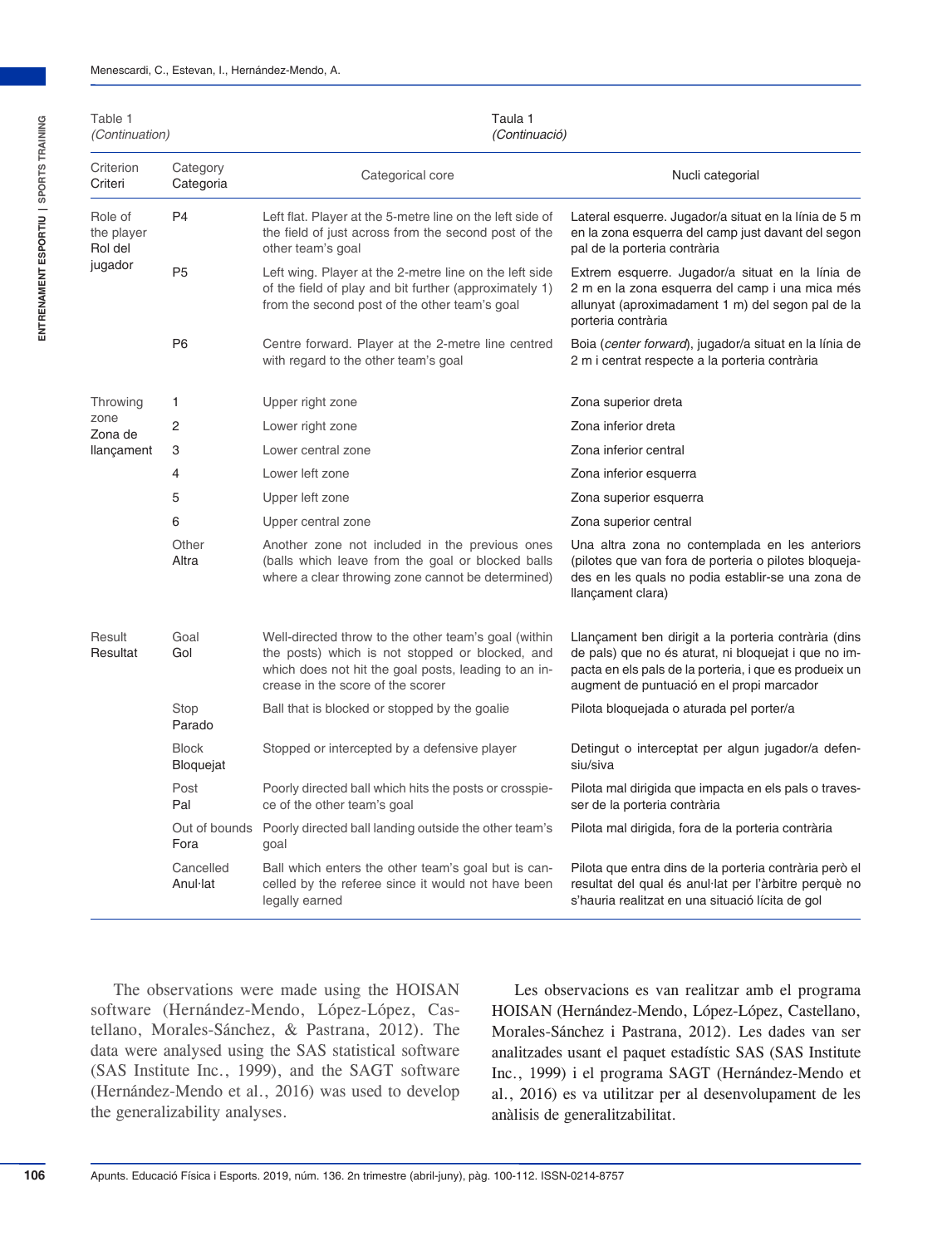### **Procedure**

The recordings of the water polo matches were gotten from the official DVDs from the 2012 London Olympics. The water polo matches were analysed with an observer, following previous studies (Lupo et al., 2014). The intra-observer concordance coefficients (Cohen's kappa) were determined by observing the same match twice (Anguera, 1990; Lupo et al., 2014), yielding an index of 0.88, which is higher than the minimum acceptable of 0.80 (García et al., 2012). Throughout the observation, lack of observability was never more than 10% of the total match time (Anguera, 1990). Likewise, intra-session constancy was guaranteed (Anguera & Hernández-Mendo, 2013).

### **Statistical Analysis**

A variance components analysis was performed by least squared procedures (VARCOMP Type I) and maximum likelihood (GLM - General Linear Model), in order to later carry out a generalizability analysis with a two-faceted orthogonal model: categories  $[C]$  and teams  $[T]$ ,  $(C^*T)$ . Within this model, two measurement plans were determined. The C/T model revealed the degree of generalisability of the teams' behaviour, while the T/C model revealed the goodness of fit of the categories in the observational system. If the results show a concurrence of categories of different criteria (where the G coefficients would tend towards 1 in the T/C model), since the WOT is a mixed system of format fields and a categorical intracriterion but not intercriterion E/ME system, a subsequent generalizability analysis was performed in each of the criteria to ascertain the criteria of exhaustiveness and mutual exclusiveness (E/ME) of the categories.

### **Results**

Via the variance components analysis by least squared procedures (VARCOMP Type I) and maximum likelihood (GLM - General Linear Model), it was found that the residual error is the same in both procedures. Therefore, it is assumed that the sample is linear, normal and homoscedastic (Hemmerle & Hartley, 1973; Searle, Casella, & McCulloch, 1992). In addition, it

## **Procediment**

Els enregistraments dels partits de waterpolo van ser obtinguts a partir dels DVD oficials dels Jocs Olímpics de Londres 2012. L'anàlisi dels partits de waterpolo es va realitzar amb un observador seguint recerques prèvies (Lupo et al., 2014). La determinació dels coeficients de concordança intraobservador (Kappa de Cohen), es van realitzar observant el mateix partit dues vegades (Anguera, 1990; Lupo et al., 2014), obtenint-se un índex de 0.88, superior al mínim acceptable de 0.80 (García et al., 2012). Al llarg de l'observació, la no observabilitat no va superar el deu per cent del temps de total de partit (Anguera, 1990). Així mateix, es va garantir la constància intrasessional (Anguera i Hernández-Mendo, 2013).

## **Anàlisi estadística**

**Encore is the control Fisical interaction in the solution obligatis a particle by DVD official dels for solution obligatis a particle and the solution of the solution of the solution of the solution of the solution of the** Es va realitzar una anàlisi de components de variància per procediments de mínims quadrats (VARCOMP Tipus I) i de Màxima Versemblança (GLM - General Linear Model), per a posteriorment, dur a terme una anàlisi de generalitzabilitat amb un model ortogonal de dues facetes, categories  $[C]$  i equips  $[E]$ ,  $(C^*E)$ . Dins d'aquest model, s'han configurat dos plans de mesura. El model C/E permet conèixer el grau de generalitzabilitat del comportament dels equips, i el model E/C permet conèixer la bondat d'ajust de les categories del sistema observacional. En cas que els resultats mostrin una coocurrència de categories de diferents criteris (on els coeficients G tendirien a 1 en el model E/C), ja que el WOT és un sistema mixt de formats de camps i un sistema de categories E/ME intracriteri però no intercriteri, s'efectuarà una posterior anàlisi de generalitzabilitat en cadascun dels criteris per a conèixer els criteris d'exhaustivitat i mútua exclusivitat (E/ME) de les categories.

# **Resultats**

Mitjançant l'anàlisi de components de variància per procediments de mínims quadrats (VARCOMP Tipus I) i de màxima versemblança (GLM), es va comprovar que l'error residual és similar en tots dos procediments. Així doncs, s'assumeix que la mostra és lineal, normal i homocedàstica (Hemmerle i Hartley, 1973; Searle, Casella i McCulloch, 1992). A més es va comprovar que el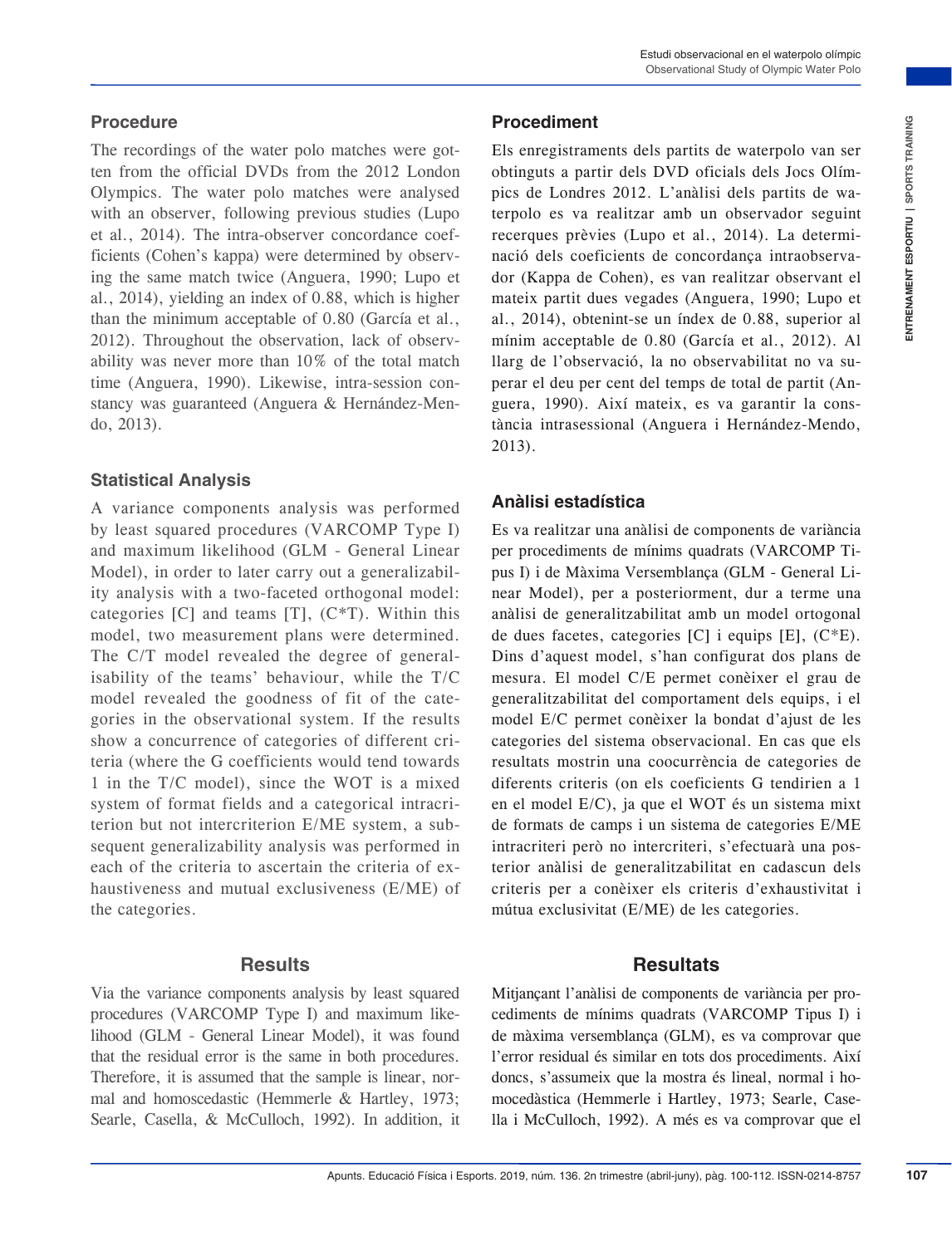**108**

| $\sim$<br>$-$<br>. .<br>۰. |  |
|----------------------------|--|
|----------------------------|--|

*Variance analysis and generalisability with the C\*T model for the system of categories* 

| v<br><br>×<br>× | ×<br>., |
|-----------------|---------|
|-----------------|---------|

| Anàlisi de variància i de generalitzabilitat amb el model CE per al |  |
|---------------------------------------------------------------------|--|
| sistema de categories                                               |  |

| Source                   | Font                    | SS<br>DF<br>F-value<br>SC<br>GL<br>F-valor |            | Pr > F       |                                 | C/T model<br>Model C/E |      |
|--------------------------|-------------------------|--------------------------------------------|------------|--------------|---------------------------------|------------------------|------|
| Model                    | Model                   | 17015.06                                   | 247        | 9.81         | < 0.01                          | e <sup>2</sup>         | 0.98 |
| Categories [C]           | Categories [C]          | 13131.29                                   | 43         | 43.49        | < 0.01                          | Φ                      | 0.98 |
| Team [T]                 | Equip [E]               | 279.29                                     | 6          | 6.63         | T/C model   Model E/C<br>< 0.01 |                        |      |
| $C^*T$                   | $C^*E$                  | 995.51                                     | 198        | 0.72         | 0.99                            | e <sup>2</sup>         | 0.96 |
| Error<br>Total corrected | Error<br>Total corregit | 1783.71<br>18798.77                        | 254<br>501 | $R^2 = 0.90$ |                                 | Φ                      | 0.49 |

*Note.* DF= degrees of freedom,  $SS = sum$  of squares (Type III ANOVA),  $e^2 =$ relative G coefficient,  $\Phi$  = absolute G coefficient. The T/C model shows whether the categories match the condition of being E/ME, while the C/T model shows the optimal and sufficient sample size to generalise the behaviour observable in the participants in the universe in question.

*Nota*. GL= graus de llibertat, SC = Suma de quadrats (ANOVA tipus III),  $e^2$  = coeficient G relatiu,Φ = coeficient G absolut. El model E/C mostra si les categories s'adeqüen a la condició de ser E/ME, mentre que el model C/E mostra la mida de la mostra òptima i suficient per a generalitzar el comportament observat en els participants a l'univers en qüestió.

was confirmed that the model  $y = C*T$ , (categories [C] and teams [T]), is significant and explains 90% of the variance (Table 2). In this model, the categories explain 89% of the variance and the teams 2%, while the interaction of both facets (teams and categories) explains 8%.

In terms of the values of the generalisability coefficients, for both the C/T model the relative G coefficient  $(e^2)$  and the absolute G coefficient  $(\Phi)$  is 0.98 cases, showing very homogeneous behaviour of the teams. For the T/C model, the  $e^2$  is 0.98 and the Symbol is 0.49, which shows the concurrence of categories of different criteria.

Table 3 shows the results of the variance analysis, as well as the generalisability coefficients for the C\*T model posited. The T/C measurement plan in each of the criteria was used to ascertain the E/ME of intracriterion categories, and generalisability coefficients close to zero were obtained for both.

To the contrary, the C/T measurement plan reflects the high level of precision of the generalisation of the participating teams which were observed and analysed (0.85-0.99) except in the 'throwing zone' criterion, which tended to zero, showing that the zones of the goal (upper left, lower left, lower centre, lower right, upper right and upper centre) to which the players throw is quite disparate.

model  $y = C*E$ , (categories [C] i equips [E]), és significatiu i explica el 90% de la variància (taula 2). En aquest model, les categories expliquen el 89% de la variància i els equips el 2%, mentre que la interacció de totes dues facetes (equips i categories) explica el 8%.

Quant als valors dels coeficients de generalitzabilitat, per al model C/E el coeficient G relatiu (*e*2) i el coeficient G absolut (Φ) és en tots dos casos de 0.98, mostrant un comportament dels equips molt homogeni. Per al model E/C es mostra un *e*2 de 0.98 i un Φ de 0.49 que mostra la coocurrència de categories de diferents criteris.

A la taula 3 es mostren els resultats de l'anàlisi de variància, així com els coeficients de generalitzabilitat per al model CE plantejat. El pla de mesura E/C en cadascun dels criteris es va utilitzar per a conèixer l'E/ ME de les categories intracriteri, obtenint per a tots dos coeficients de generalitzabilitat resultats pròxims a zero.

Per contra, el pla de mesura C/E respon a l'alt nivell en la precisió de la generalització dels equips participants que han estat observats i analitzats (0.85-0.99) excepte en el criteri 'zona de llançament', el qual tendeix a zero, mostrant que les zones de la porteria (superior esquerra, inferior esquerra, inferior central, inferior dreta, superior dreta i superior central) a la qual les jugadores llancen és molt dispar.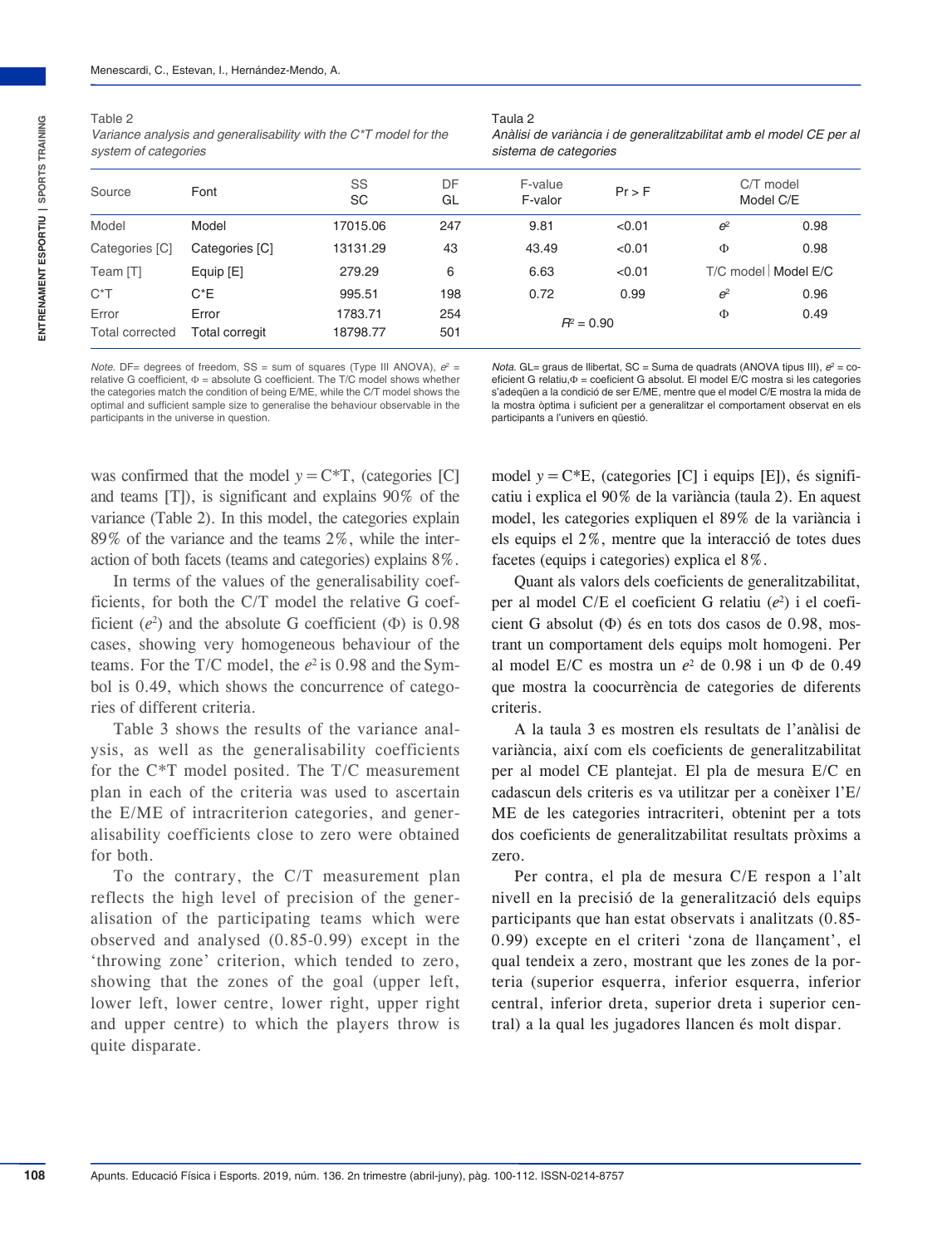Table 3 *Variance analysis and generalisability for each of the criteria of the categorical system*

|                                                                                                                                                                                                                                                                                                                                                                                                                                                                                                                                                                                                                                |            |                        | Micro-<br>situation<br>Micro-<br>situació            | Offensive<br>tactical<br>system<br>Sistema<br>tàctic<br>ofensiu | Defensive<br>tactical<br>system<br>Sistema<br>tàctic<br>defensiu | Player<br>Jugadora    | Throwing<br>zone<br>Zona de<br>llançament                                                                                                                                                                                                                                                                                                                                                                                                                                                                                                                                                                                                            | Kind of<br>throw<br>Tipo de<br>llançament             | Goalie<br>position<br>Posició<br>portera | Previous<br>action<br>Acció<br>prèvia | Result<br>Resultat   |
|--------------------------------------------------------------------------------------------------------------------------------------------------------------------------------------------------------------------------------------------------------------------------------------------------------------------------------------------------------------------------------------------------------------------------------------------------------------------------------------------------------------------------------------------------------------------------------------------------------------------------------|------------|------------------------|------------------------------------------------------|-----------------------------------------------------------------|------------------------------------------------------------------|-----------------------|------------------------------------------------------------------------------------------------------------------------------------------------------------------------------------------------------------------------------------------------------------------------------------------------------------------------------------------------------------------------------------------------------------------------------------------------------------------------------------------------------------------------------------------------------------------------------------------------------------------------------------------------------|-------------------------------------------------------|------------------------------------------|---------------------------------------|----------------------|
| Model<br>Model                                                                                                                                                                                                                                                                                                                                                                                                                                                                                                                                                                                                                 |            | SS SC<br>DF GL         | 1136.86<br>24                                        | 655.20<br>18                                                    | 552.82<br>46                                                     | 347.49<br>42          | 215.92<br>48                                                                                                                                                                                                                                                                                                                                                                                                                                                                                                                                                                                                                                         | 1809.16<br>30                                         | 2436.34<br>19                            | 3085.00<br>19                         | 615.31<br>28         |
| C<br>С                                                                                                                                                                                                                                                                                                                                                                                                                                                                                                                                                                                                                         | $\%$       | SS SC<br>DF GL<br>$\%$ | 854.78<br>4<br>90.23                                 | 492.55<br>$\overline{c}$<br>81.45                               | 244.80<br>7<br>44.43                                             | 176.41<br>6<br>44.84  | 29.29<br>$\overline{7}$<br>3.03                                                                                                                                                                                                                                                                                                                                                                                                                                                                                                                                                                                                                      | 1409.89<br>5<br>93.89                                 | 1796.25<br>$\overline{c}$<br>91.97       | 2463.32<br>3<br>94.76                 | 333.48<br>4<br>79.67 |
| Т<br>E                                                                                                                                                                                                                                                                                                                                                                                                                                                                                                                                                                                                                         | $\%$       | SS SC<br>DF GL<br>$\%$ | 20.47<br>6<br>0.12                                   | 50.82<br>6<br>0.35                                              | 35.40<br>6<br>0.88                                               | 11.22<br>6<br>0.00    | 24.09<br>6<br>2.07                                                                                                                                                                                                                                                                                                                                                                                                                                                                                                                                                                                                                                   | 24.60<br>6<br>0.70                                    | 42.32<br>6<br>0.00                       | 43.15<br>6<br>0.20                    | 17.26<br>6<br>0.00   |
| $C^*T$<br>$C^*E$                                                                                                                                                                                                                                                                                                                                                                                                                                                                                                                                                                                                               | $\%$       | SS SC<br>DF GL<br>$\%$ | 77.18<br>14<br>9.65                                  | 89.06<br>10<br>7.42                                             | 219.66<br>33<br>54.69                                            | 158.21<br>30<br>55.16 | 143.60<br>35<br>94.90                                                                                                                                                                                                                                                                                                                                                                                                                                                                                                                                                                                                                                | 68.99<br>19<br>5.40                                   | 132.83<br>11<br>8.03                     | 111.42<br>10<br>5.04                  | 70.38<br>18<br>20.33 |
| Error<br>Error                                                                                                                                                                                                                                                                                                                                                                                                                                                                                                                                                                                                                 |            | SS SC<br>DF GL         | 194.17<br>12                                         | 94.67<br>11                                                     | 108.17<br>22                                                     | 241.17<br>29          | 95.17<br>30                                                                                                                                                                                                                                                                                                                                                                                                                                                                                                                                                                                                                                          | 148.33<br>16                                          | 69.83<br>15                              | 55.00<br>10                           | 107.17<br>13         |
| Total<br>Total                                                                                                                                                                                                                                                                                                                                                                                                                                                                                                                                                                                                                 |            | SS SC<br>DF GL         | 3796.00<br>37                                        | 3710.00<br>30                                                   | 1948.00<br>69                                                    | 1847.00<br>72         | 1383.00<br>79                                                                                                                                                                                                                                                                                                                                                                                                                                                                                                                                                                                                                                        | 3898.00<br>47                                         | 5112.00<br>35                            | 6140.00<br>30                         | 2894.00<br>42        |
| C/T model<br>Model C/E                                                                                                                                                                                                                                                                                                                                                                                                                                                                                                                                                                                                         | $e^2$<br>Ф | $e^2$<br>Ф             | 0.98<br>0.98                                         | 0.97<br>0.97                                                    | 0.85<br>0.85                                                     | 0.85<br>0.85          | 0.18<br>0.18                                                                                                                                                                                                                                                                                                                                                                                                                                                                                                                                                                                                                                         | 0.99<br>0.99                                          | 0.98<br>0.98                             | 0.99<br>0.99                          | 0.96<br>0.96         |
| T/C model<br>Model E/C                                                                                                                                                                                                                                                                                                                                                                                                                                                                                                                                                                                                         | $e^2$<br>Ф | $e^2$<br>Ф             | 0.05<br>0.01                                         | 0.12<br>0.02                                                    | 0.11<br>0.06                                                     | 0.00<br>0.00          | 0.14<br>0.14                                                                                                                                                                                                                                                                                                                                                                                                                                                                                                                                                                                                                                         | 0.43<br>0.04                                          | 0.00<br>0.00                             | 0.13<br>0.08                          | 0.00<br>0.00         |
| <i>Note.</i> SS = sum of squares (Type III ANOVA), $DF =$ degrees of freedom $% =$<br>percentage of variance explained by each facet or the interaction of two facets,<br>categories and teams; $e^2$ = relative G coefficient $\Phi$ = absolute G coefficient. Let-<br>ters: C and T correspond to the facets of the categorical system, as categories<br>and teams, respectively. The T/C model shows whether the categories match the<br>condition of being E/ME, while the C/T model shows the optimal and sufficient<br>sample size to generalise the behaviour observable in the players in the universe<br>in question. |            |                        |                                                      |                                                                 |                                                                  |                       | <i>Nota.</i> SC = Suma de quadrats (ANOVA tipus III), $GL =$ graus de llibertat, $% =$ per-<br>centatge de variància explicat per cada faceta o la interacció de les dues facetes,<br>categories i equips; $e^2$ = coeficient G relatiu, $\Phi$ = coeficient G absolut. Lletres: C<br>i E es corresponen amb les facetes del sistema de categories, sent categories<br>i equips, respectivament. El model E/C mostra si les categories s'adequen a la<br>condició de ser E/ME, mentre que el model C/E mostra si la grandària mostral<br>és òptim i suficient per a generalitzar el comportament observador pels jugadors<br>a l'univers en qüestió. |                                                       |                                          |                                       |                      |
|                                                                                                                                                                                                                                                                                                                                                                                                                                                                                                                                                                                                                                |            |                        | <b>Discussion and Conclusions</b>                    |                                                                 |                                                                  |                       |                                                                                                                                                                                                                                                                                                                                                                                                                                                                                                                                                                                                                                                      | Discussió i conclusions                               |                                          |                                       |                      |
| The objective of this study was to estimate the va-<br>lidity of the WOT observational tool using the bases<br>of the OM in water polo, which will enable future<br>studies to be carried out with the proper quality in<br>terms of precision, validity and reliability. To do<br>so, a generalisability study with two facets, catego-<br>ries [C] and teams [T] was carried out, as well as a<br>study of their respective interactions in 6 women's<br>water polo matches in the 2012 London Olympics.<br>The goal of this analysis was to first ascertain the                                                             |            |                        | variance components which contribute to error in the |                                                                 |                                                                  |                       | desa de l'eina observacional WOT utilitzant les bases<br>de la MO en waterpolo que permetin desenvolupar fu-<br>turs estudis amb l'adequada qualitat en termes de pre-<br>cisió, validesa i fiabilitat. Per a això, l'estudi de ge-<br>neralitzabilitat es va desenvolupar en dues facetes: la<br>de categories [C] i la d'equips [E], així com les seves<br>respectives interaccions en 6 partits de waterpolo fe-<br>mení jugats durant els Jocs Olímpics de Londres 2012.<br>Amb aquesta anàlisi es pretenia conèixer, d'una ban-<br>da, els components de la variància que contribueixen a                                                       | L'objectiu del present estudi va ser estimar la vali- |                                          |                                       |                      |

Taula 3

## **Discussion and Conclusions**

## **Discussió i conclusions**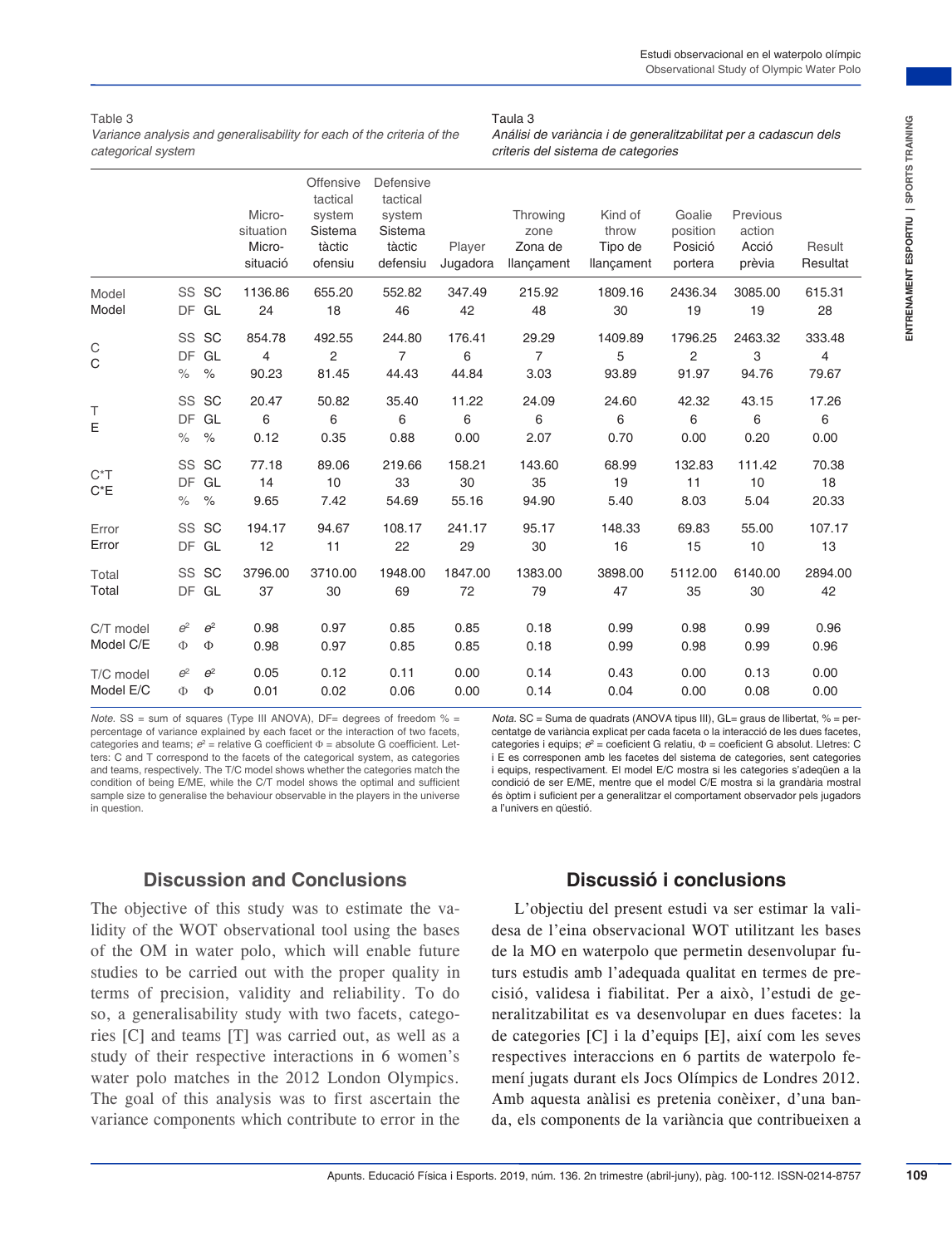measurement, as well as to ascertain whether the observed behaviours can be generalised to the universe in question (C/T) and to learn the E/ME of the categories comprising each criterion in the WOT tool  $(T/C)$ .

The variance analysis enabled us to ascertain the variance that explains each facet (Lafave & Butterwick, 2014). The results of the variance components show that the model made up of the facets 'categories' and 'teams' explains 90% of the variance, with the 'categories' facet being the one that explains the most (89%). The high variability associated with the 'categories' facet implies that they fulfil the E/ME condition. Table 3 shows the percentage of variance of each facet associated with each criterion, where the criteria of 'micro-situation', 'offensive tactical system', 'goalie position', 'previous action', 'type of throw' and 'result' seem to be the ones that explain the highest percentage of variance. These results enable us to confirm that these criteria should indeed be included within the observational tool, since they explain much of the variability of the model and, by extension, enable us to explain much of the behaviour of the water polo players.

In terms of the 'teams' facet, it explains 2% of the variance of the model. The low explained variance reveals very similar behaviour among teams, and the highest percentage of variance for the 'teams' is shown in the criteria 'offensive tactical system', 'defensive tactical system' and 'throwing zone'. In this sense, the high variability associated with the 'teams' facet shows different behaviour among teams, which could be used in future inferential studies to segment and compare the sample in accordance with the technical-tactical behaviour of the competitors (offensive tactical system, defensive tactical system and throwing zone).

In terms of the generalizability analysis, the T/C measurement plan was used to check whether the categories fulfilled the E/ME condition, with a generalisability coefficient near zero, thus fulfilling the E/ME condition of the categories and avoiding their overlap, which could distort the results of the observational study (Anguera, Magnusson, & Jonsson, 2007). In this sense, the optimal generalisability coefficient values are a strong indicator of the reliability of the observational tool (Lafave & Butterwick, 2014).

l'error de mesura, així com si les conductes observades que poden ser generalitzables a l'univers en qüestió (C/E), i d'altra banda, es volia conèixer l'E/EM de les categories que formen cada criteri de l'eina WOT  $(E/C)$ .

L'anàlisi de variància permet conèixer la variància que explica cada faceta (Lafave i Butterwick, 2014). Els resultats dels components de variància mostren que el model constituït per les facetes 'categories' i 'equips' explica el 90% de la variància, sent la faceta 'categories' la que explica la major part (89%) de la variància. L'alta variabilitat associada a la faceta 'categories' implicaria que aquestes categories compleixen la condició E/ME. A la taula 3 es pot observar el percentatge de variància de cada faceta associada a cada criteri, on els criteris de 'microsituació', 'sistema tàctic ofensiu', 'posició del porter/a', 'acció prèvia', 'tipus de llançament' i 'resultat' semblen ser els que més percentatge de la variància expliquen. Aquests resultats permeten confirmar que la inclusió d'aquests criteris dins de l'eina observacional va ser encertada, ja que permeten explicar gran part de la variabilitat del model, i per extensió, permetran explicar gran part del comportament de les waterpolistes.

Quant a la faceta 'equips', aquesta explica el 2% de la variància del model. La poca variància explicada ens indica un comportament molt similar entre els equips, sent en els criteris de 'sistema tàctic ofensiu', 'sistema tàctic defensiu' i 'zona de llançament' on es mostren els majors valors de percentatge de variància per als 'equips'. En aquest sentit, una alta variabilitat associada a la faceta 'equips' mostraria un comportament diferent d'aquests, el qual podria utilitzar-se en futurs estudis inferencials per a segmentar i comparar la mostra d'acord al comportament tecnicotàctic de les competidores (sistema tàctic ofensiu, sistema tàctic defensiu i zona de llançament).

Quant a l'anàlisi de generalitzabilitat, el pla de mesura E/C es va utilitzar per a comprovar si les categories complien la condició d'E/ME, donant-se un coeficient de generalitzabilitat pròxim a zero i complint-se la condició d'E/ME de les categories, evitant la superposició d'aquestes, fet que podria distorsionar els resultats de l'estudi observacional (Anguera, Magnusson i Jonsson, 2007). En aquest sentit, els valors òptims del coeficient de generalizabilidad presenten un fort indicador de la fiabilitat de l'eina observacional (Lafave i Butterwick, 2014).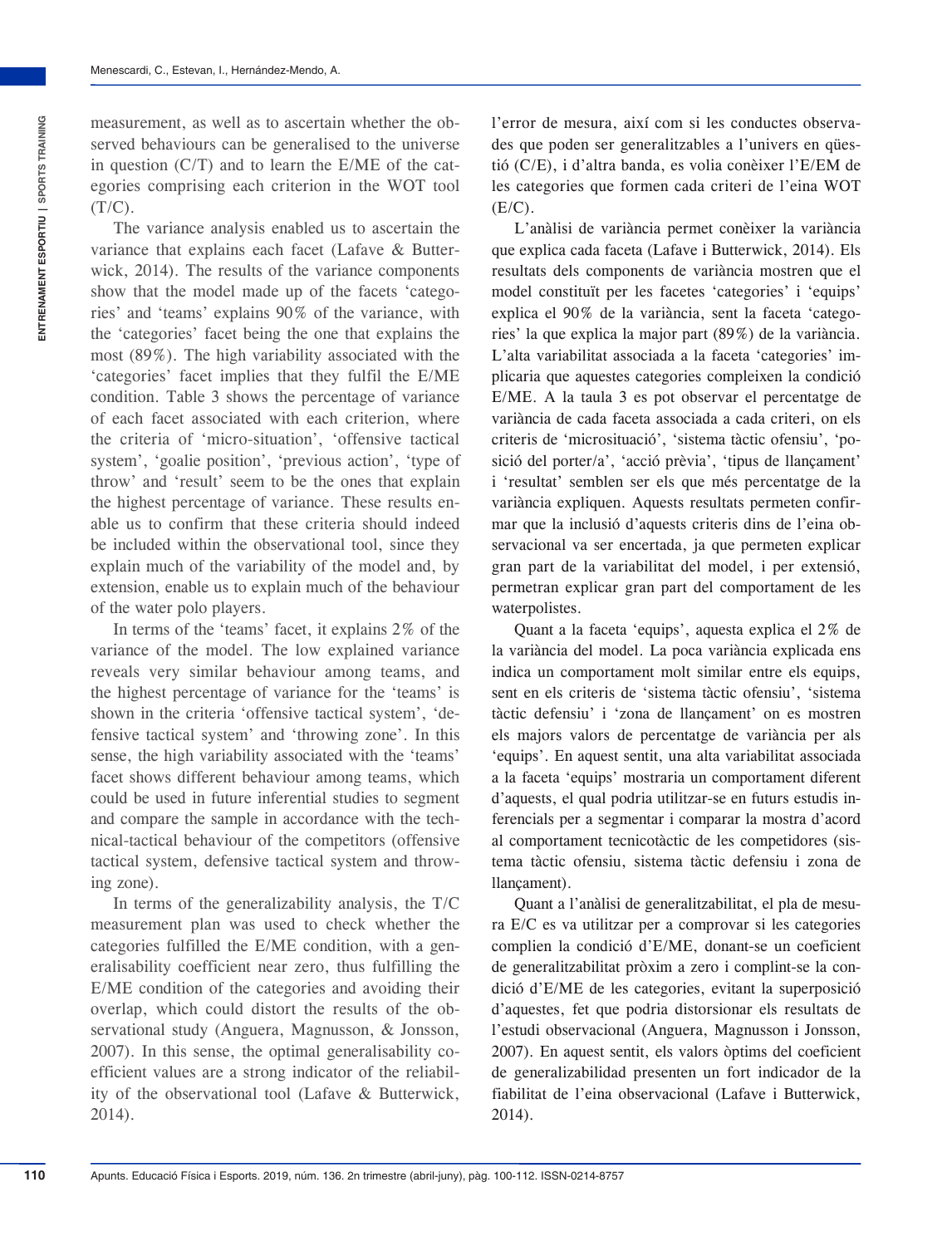On the other hand, the C/T measurement plan was used to ascertain the level of precision of the generalisation of the participating teams which were observed and analysed, showing values near 1 (Blanco-Villaseñor et al., 2014). According to Blanco-Villaseñor et al. (2014), the sample of 6 matches could be considered sufficient to generalise the data to all the women's matches in the 2012 London Olympics. Previous studies (Blanco-Villaseñor et al., 2000; Hernández-Mendo et al., 2016) have already shown the vast potential of GT, which allows behaviour to be generalised through the analysis of smaller samples.

The limitation of this study may be the use of a single expert observer; however, previous studies using the OM have applied GT in sports without considering that parameter (e.g., Blanco-Villaseñor et al., 2000) and highlighting the reliability of the results. Finally, it is worth noting that this study shows variables related to a completion action (throw), which can be used by coaches and athletes in applied situations, as well as by researchers for future studies.

This study offers the scholarly and professional community a valid tool capable of generalising the information observed in the corresponding universe and showing an observational design through the WOT tool which fulfils the E/ME demands of the categories in the OM, thus laying the groundwork for using OM in this sport.

#### **Acknowledgements**

This work was supported by one grant (DEP2015-66069-P) from the Department of Research, Development and Innovation of the Spanish Ministry of the Economy and Competitiveness, as well as the Junta de Andalucía [Council for Innovation, Science and Business] with the grant SEJ 444.

## **Conflict of Interests**

No conflict of interest was reported by the authors.

measurement plant<br>
measurement plant and the state is a sensitive of the constitute of the state in the state is a sensitive of the state in the state is a sensitive of the state is a sensitive of the state in the state is D'altra banda, el pla de mesura C/E va ser utilitzat per a conèixer el nivell de precisió de la generalització dels equips participants que han estat observats i analitzats, mostrant valors pròxims a 1 (Blanco-Villaseñor et al., 2014). D'acord amb Blanco-Villaseñor et al. (2014), pot considerar-se la mostra de 6 partits com a suficient per a generalitzar les dades a la totalitat de partits femenins dels Jocs Olímpics de Londres 2012. Estudis previs (Blanco-Villaseñor et al., 2000; Hernández-Mendo et al., 2016) ja mostraven el gran potencial de la TG permetent generalitzar el comportament a través de l'anàlisi de mostres més petites.

La limitació d'aquest estudi podria ser la utilització d'un únic observador expert; no obstant això, estudis previs en la MO han aplicat la TG en l'esport sense contemplar aquest paràmetre (Blanco-Villaseñor et al., 2000) i destacant la fiabilitat dels resultats. Finalment, cal destacar que el present treball mostra variables relatives a una acció de finalització (llançament) que pot ser utilitzada per entrenadors i esportistes en el camp aplicat així com per investigadors per a futurs estudis.

Aquest treball ofereix a la comunitat científica i professional una eina vàlida capaç de generalitzar la informació observada a l'univers corresponent i mostrar un disseny observacional a través de l'eina WOT que compleix amb les exigències d'E/ME de les categories pròpies de la MO, creant així les bases de la MO en aquest esport.

#### **Agraïments**

Aquest estudi va rebre suport econòmic (DEP2015-66069-P) del Departament de Recerca, Desenvolupament i Innovació del Ministeri d'Economia i Competitivitat, així com de la Junta d'Andalusia (Consergeria d'Innovació, Ciència i Empresa) amb l'ajut SEJ 444.

### **Conflicte d'interessos**

Les autories no han comunicat cap conflicte d'interessos.